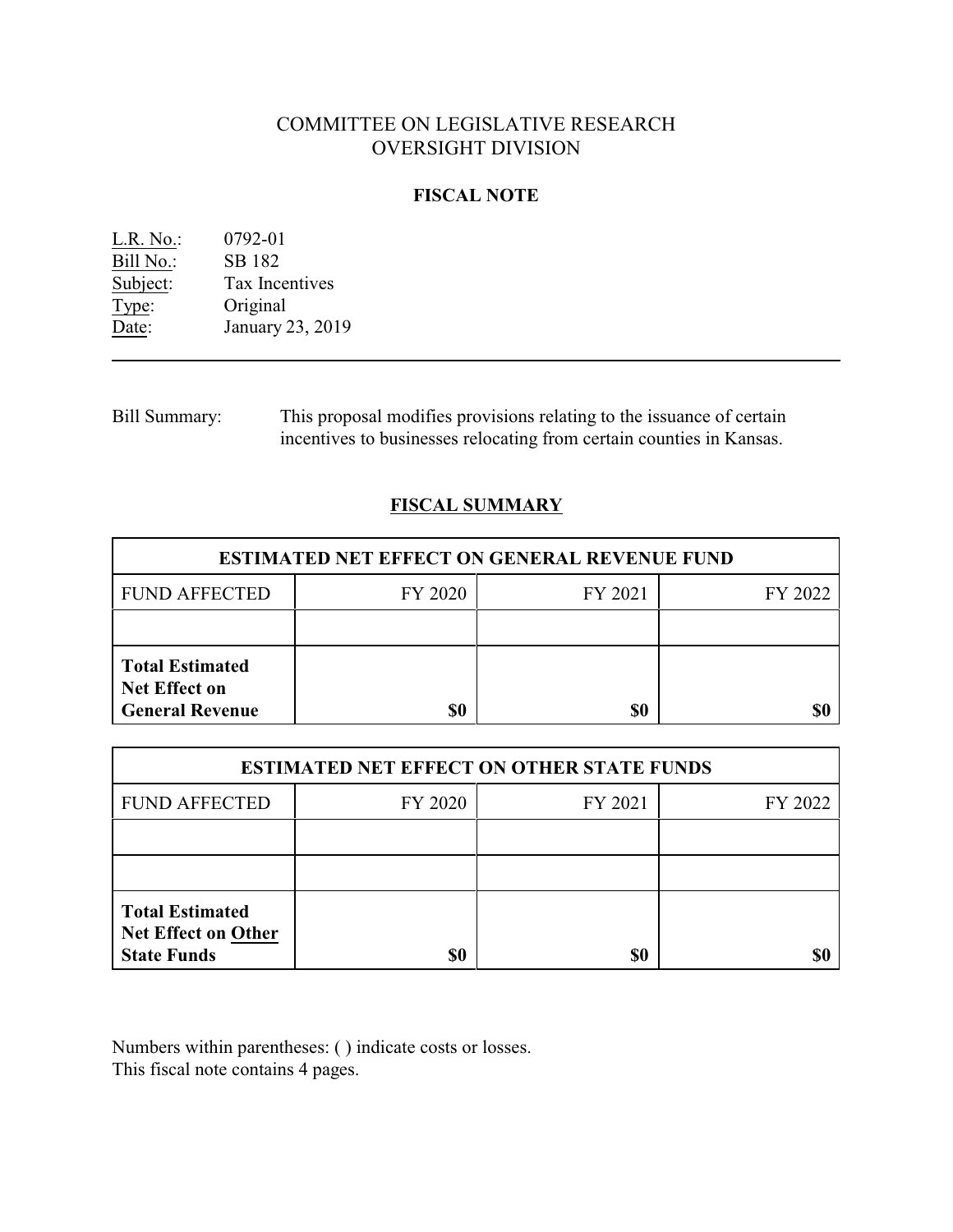| <b>ESTIMATED NET EFFECT ON FEDERAL FUNDS</b>                               |         |         |         |  |
|----------------------------------------------------------------------------|---------|---------|---------|--|
| <b>FUND AFFECTED</b>                                                       | FY 2020 | FY 2021 | FY 2022 |  |
|                                                                            |         |         |         |  |
|                                                                            |         |         |         |  |
| <b>Total Estimated</b><br><b>Net Effect on All</b><br><b>Federal Funds</b> | \$0     | \$0     |         |  |

| <b>ESTIMATED NET EFFECT ON FULL TIME EQUIVALENT (FTE)</b>    |         |         |         |  |
|--------------------------------------------------------------|---------|---------|---------|--|
| <b>FUND AFFECTED</b>                                         | FY 2020 | FY 2021 | FY 2022 |  |
|                                                              |         |         |         |  |
|                                                              |         |         |         |  |
| <b>Total Estimated</b><br><b>Net Effect on</b><br><b>FTE</b> |         |         |         |  |

 $\Box$  Estimated Net Effect (expenditures or reduced revenues) expected to exceed \$100,000 in any of the three fiscal years after implementation of the act.

| <b>ESTIMATED NET EFFECT ON LOCAL FUNDS</b> |         |         |         |  |
|--------------------------------------------|---------|---------|---------|--|
| <b>FUND AFFECTED</b>                       | FY 2020 | FY 2021 | FY 2022 |  |
| <b>Local Government</b>                    | \$0     | \$0     | \$0     |  |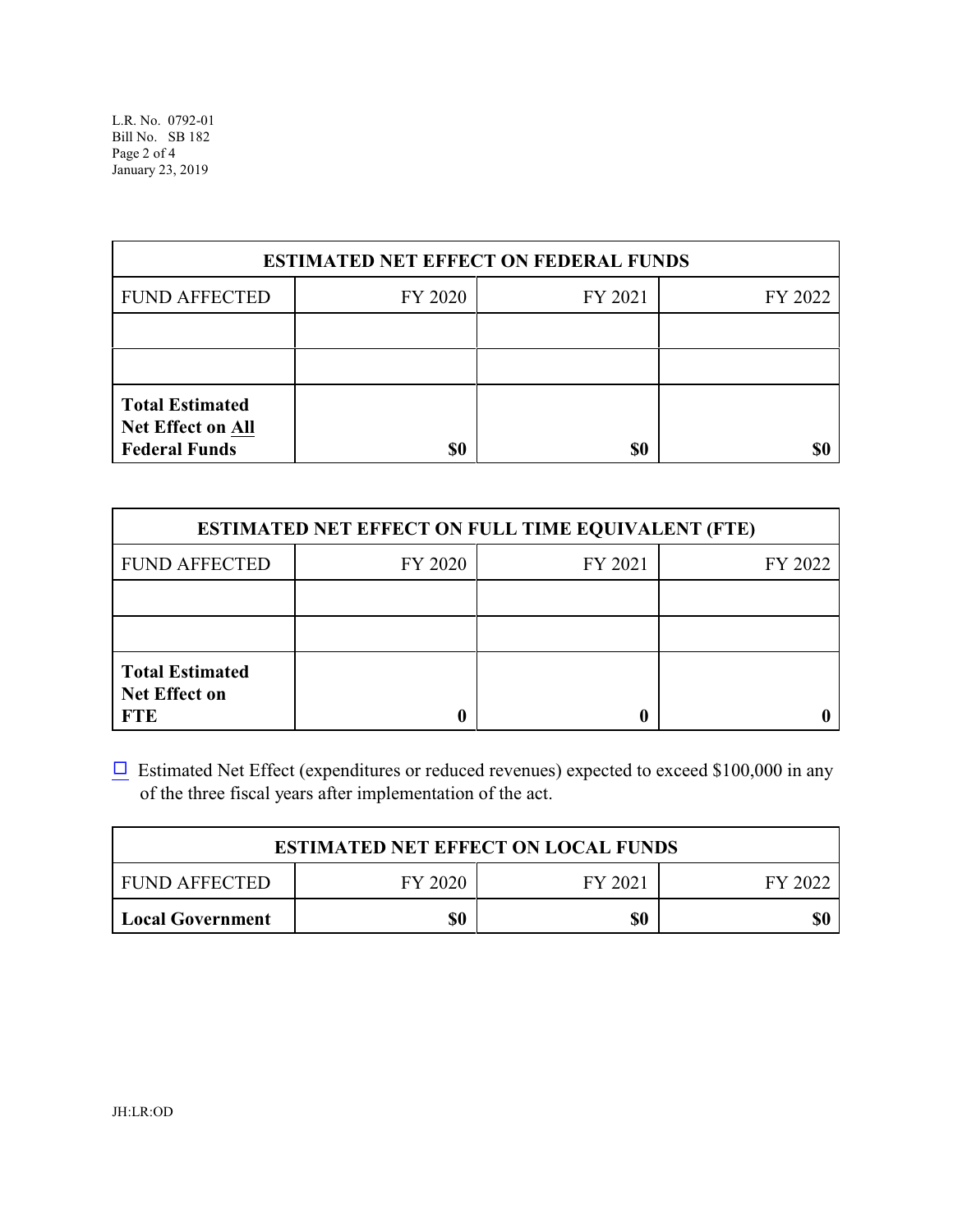L.R. No. 0792-01 Bill No. SB 182 Page 3 of 4 January 23, 2019

#### **FISCAL ANALYSIS**

#### ASSUMPTION

Officials at the **Office of Administration Division of Budget and Planning** (**B&P**) assume this proposal extends the prohibition against the Department of Economic Development (DED) from issuing tax credits for the BUILD Program, New and Expanding Business Facility Program, the Urban Enterprise Loan Program, and the MO Works Program to businesses relocating from a Kansas border county to a Missouri border county, if the State of Kansas enacts similar prohibitions. If Kansas does not enact similar prohibitions, then DED will continue to issue tax credits to qualifying businesses in bordering counties. To the extent Missouri does or does not issue tax credits for these programs, General and Total State Revenues could be impacted.

Officials at the **Department of Economic Development** and its Divisions anticipate no fiscal impact as a result of the proposal.

**DED** stated to their knowledge Kansas has not adopted such a policy.

Officials at the **Department of Revenue** assume there is no fiscal impact from this proposal.

**Oversight** notes this proposal extends the prohibition on issuing tax credits to businesses that cross the Kansas/Missouri border, if the state of Kansas has enacted similar legislation. Oversight will show no fiscal impact to this proposal based on the B&P and DED responses.

**Oversight** contacted the Kansas Department of Commerce that confirmed they have not enacted any legislation to prohibit the provision of economic incentives to move jobs from Missouri to Kansas border counties and they are definitely providing economic incentives for jobs that may move across the border including through the PEAK Program (Promoting Employment Across Kansas).

| <b>FISCAL IMPACT - State Government</b> | FY 2020<br>$(10 \text{ Mo.})$ | FY 2021 | FY 2022 |
|-----------------------------------------|-------------------------------|---------|---------|
|                                         |                               |         |         |

**\$0 \$0 \$0**